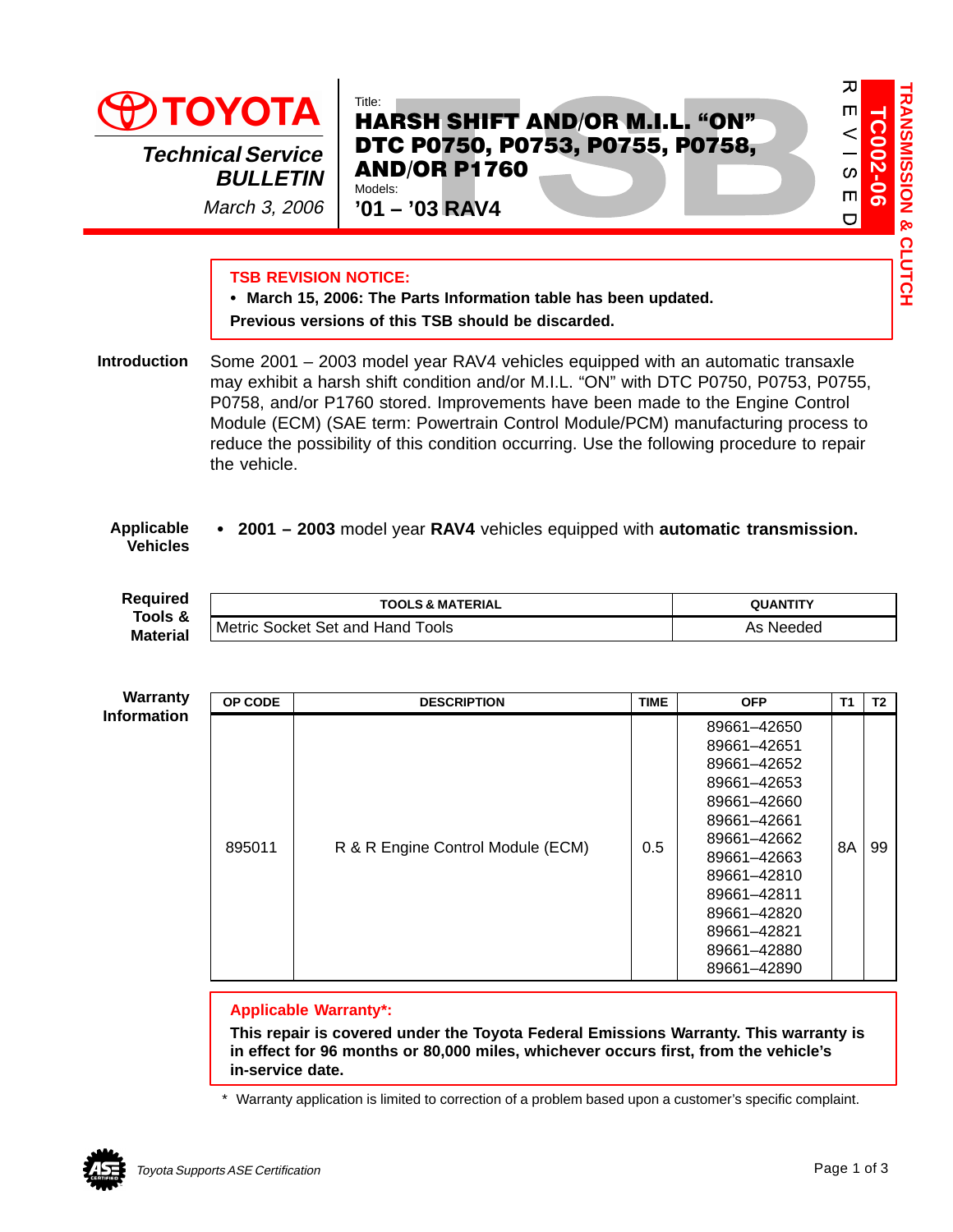**Parts Information**

| <b>PREVIOUS PART NUMBER</b> | <b>CURRENT PART NUMBER</b> | <b>PART NAME</b>            | QTY |
|-----------------------------|----------------------------|-----------------------------|-----|
| 89661-42650                 |                            |                             |     |
| 89661-42651                 | 89661-42653                |                             |     |
| 89661-42652                 |                            |                             |     |
| 89661-42660                 |                            |                             |     |
| 89661-42661                 | 89661-42663                |                             | 1   |
| 89661-42662                 |                            | Engine Control Module (ECM) |     |
| 89661-42810                 | 89661-42811                |                             |     |
| 89661-42820                 | 89661-42821                |                             |     |
| 89661-42880                 | Same                       |                             |     |
| 89661-42890                 | Same                       |                             |     |

# **Required**

| <b>ITEM</b><br>NO. | <b>SPECIAL SERVICE TOOLS (SSTs)</b>                                                                                                                                                                                   |  | <b>PART NUMBER</b> | QTY | DRW** |
|--------------------|-----------------------------------------------------------------------------------------------------------------------------------------------------------------------------------------------------------------------|--|--------------------|-----|-------|
|                    | Toyota Diagnostic Tester Kit*<br>NOTE:<br>• All components from this kit/set are required<br>• 12 Megabyte Diagnostic Tester Program Card<br>(P/N 01002593-005) with version 13.3a Software<br>(or later) is required |  | TOY220036          |     |       |

# \* Essential SSTs.

Refers to drawer number in SST Storage System.

### **NOTE:**

**Additional Diagnostic Tester Kits, Program Cards, or other SSTs may be ordered by calling SPX/OTC at 1-800-933-8335.**

#### **Inspection Procedure**

- 1. If the vehicle is currently exhibiting a harsh shift condition and/or M.I.L. "ON" with DTC P0750, P0753, P0755, P0758, and/or P1760 stored, refer to the Technical Information System (TIS), 2001 – 2003 model year RAV4 Repair Manual:
	- 4WD: Diagnostics/Automatic Transaxle (U140f): Problem Symptoms Table
	- 2WD: Diagnostics/Automatic Transaxle (U142E): Problem Symptoms Table

## **NOTE:**

**In some instances the vehicle must be operated at least 30 minutes before the condition can be duplicated.**

2. If the vehicle exhibits the above condition, replace the ECM (PCM).